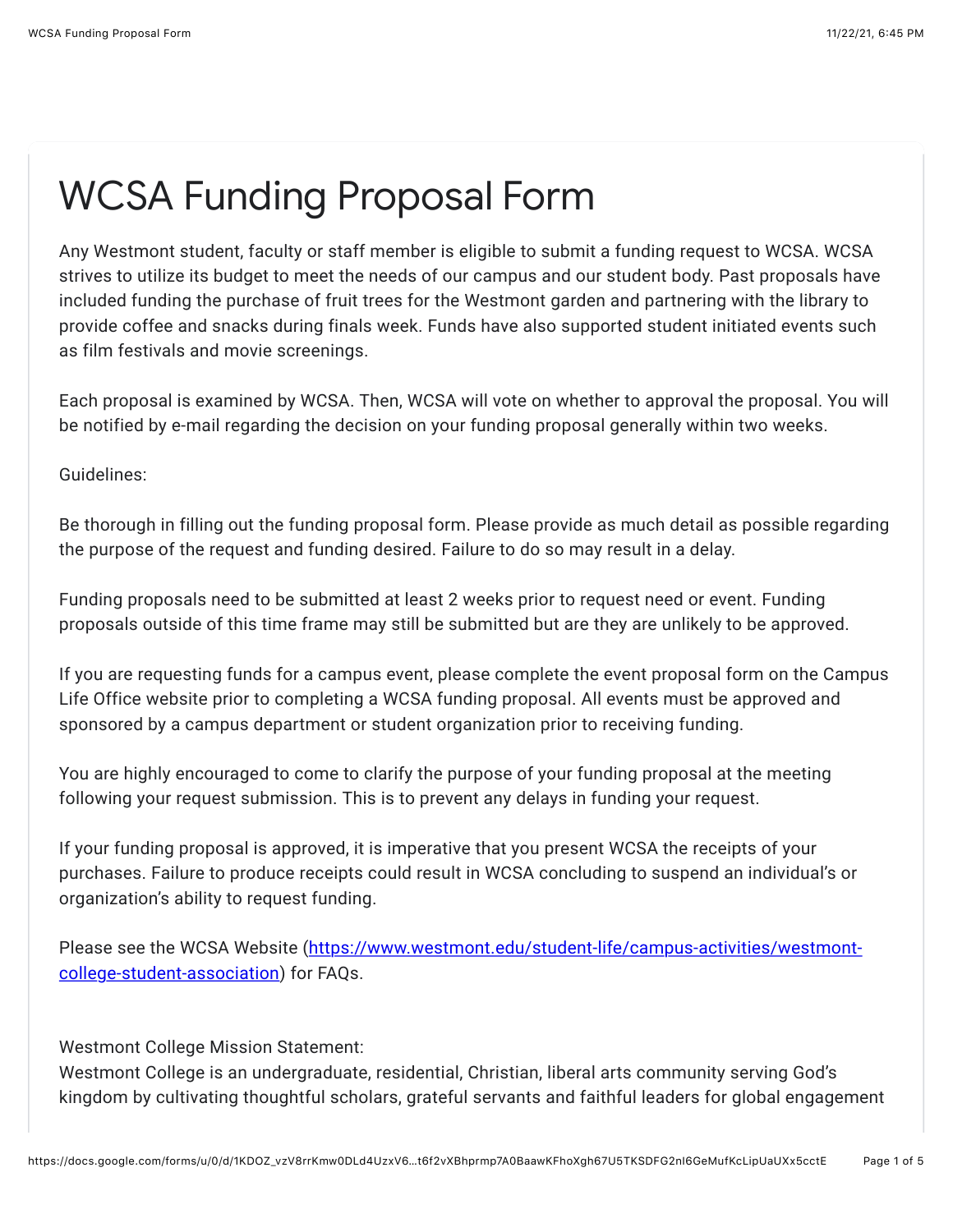with the academy, church and world.

WCSA Mission Statement:

WCSA is the voice that represents the diverse views, beliefs, needs, and desires of our student body. We seek to unify faculty, staff, administration, and students by promoting communication and initiating change at Westmont College.

Group Name \*

Westmont Activites council

Contact Person \*

Lawrence Eady

Contact Email \*

Leady@westmont.edu

Project Name \*

Let There Beebe Light "

Department Affiliation \*

WAC/Campus life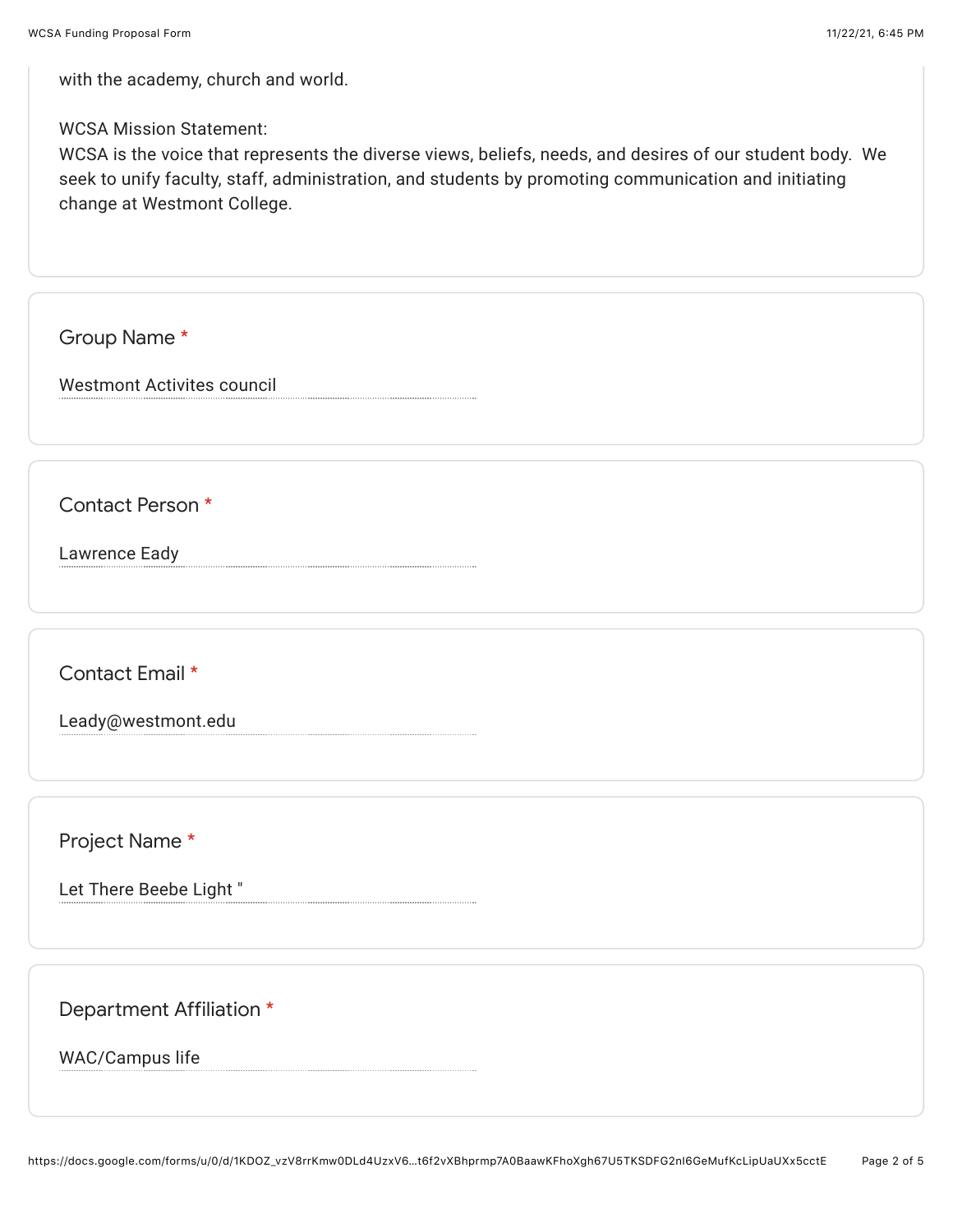| Proposal Date *                                 |  |  |
|-------------------------------------------------|--|--|
| YYYY<br>MM<br>DD                                |  |  |
| 11 / 22 / 2021                                  |  |  |
|                                                 |  |  |
| Project Date *                                  |  |  |
| MM DD<br>YYYY                                   |  |  |
| 11 / 30 / 2021                                  |  |  |
|                                                 |  |  |
| Is the event open to the entire student body? * |  |  |
| Yes                                             |  |  |

No

| Has your group submitted a funding proposal before? * |
|-------------------------------------------------------|
| Yes                                                   |
| No                                                    |
|                                                       |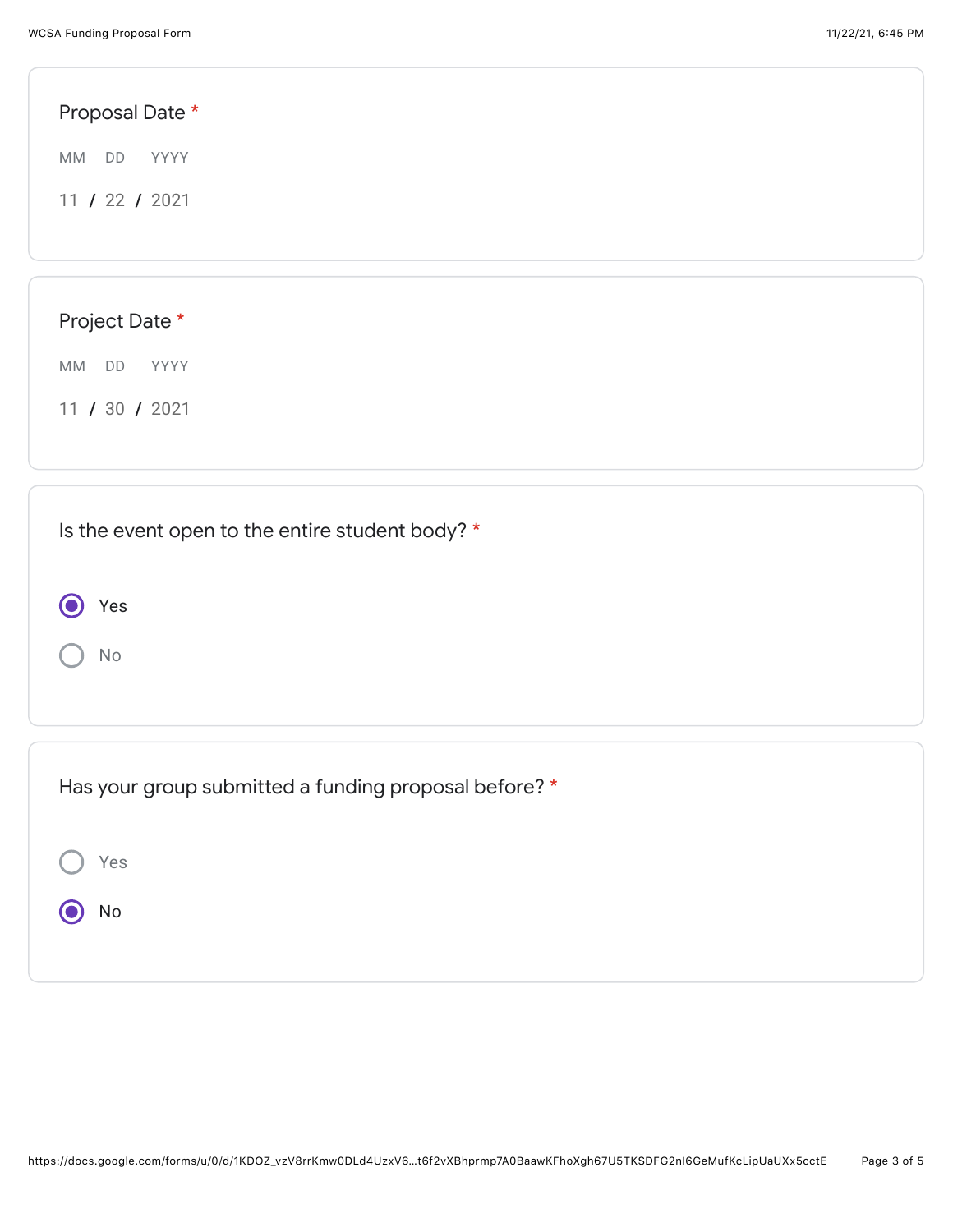If yes, when?

Describe the nature of your project (Target population, number of students involved, length of project, etc.) \*

Students across the campus, anyone who comes to the event (projecting to be around 250 or more), the trees we are having each hall decorate will sit out somewhere in the halls for the students to enjoy until the end of the semester, And considering we are donating the trees to each of the halls, we are hoping that this venture has a lasting effect of many years in the future

What do you hope to achieve with this project? \*

WAC has set out this year to embark on a mission to bring a new life to the student body that was somewhat lost during the crisis year of COVID-19. In this particular project, we are hoping to provide students with an opportunity to get into the Christmas Spirit and decorate trees, allowing each hall freedom in how they decorate theirs. We envision this being a donation that will last multiple years that will leave each hall with the creative freedom to execute whatever they desire in their holiday festivities in the future.

How much money are you requesting from WCSA? Please provide an itemized budget (item, price, and total amount). \*

We are requesting \$200 from WCSA

Items - 6 pre-lit Christmas trees and Christmas tree bags Price - \$120 each + \$13 each Total Amount - \$798